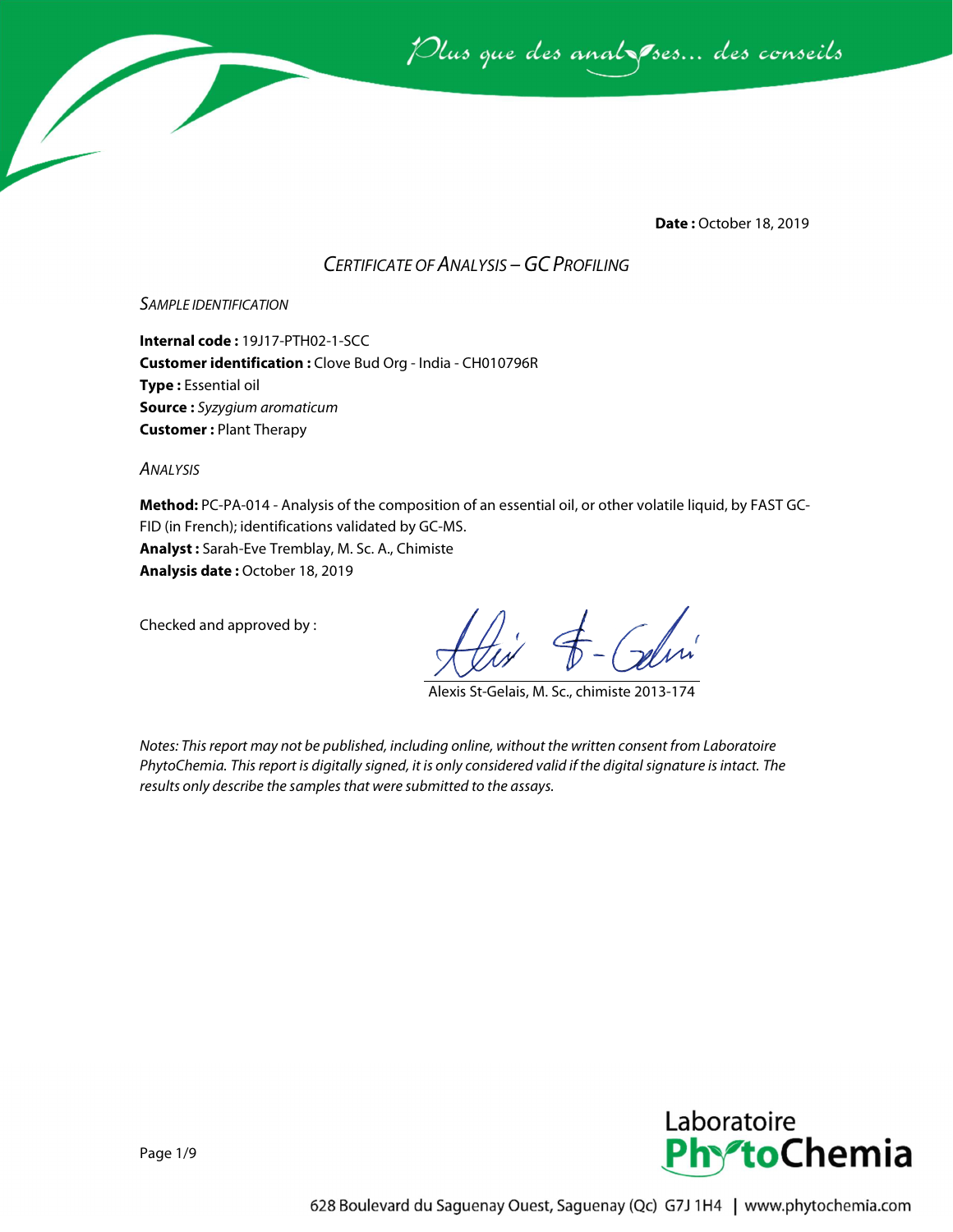#### *PHYSICOCHEMICAL DATA*

**Physical aspect:** Light yellow liquid **Refractive index:** 1.5356 ± 0.0003 (20 °C)

*ISO3142:1997 -OIL OF CLOVE BUD*

| Compound                | <b>Min.</b> % | Max. % | Observed % | <b>Complies?</b> |
|-------------------------|---------------|--------|------------|------------------|
| Eugenyl acetate         |               |        |            | Yes              |
| β-Caryophyllene         |               |        |            | Yes              |
| Eugenol                 |               |        |            | Yes              |
| <b>Refractive index</b> | 1.5280        | .5380  | 1.5356     | Yes              |

#### *CONCLUSION*

No adulterant, contaminant or diluent has been detected using this method. The oil complies with the ISO standard for clove bud oil.



PhytoChemia<br>PhytoChemia<br>*Plus que des analyses... des conseils*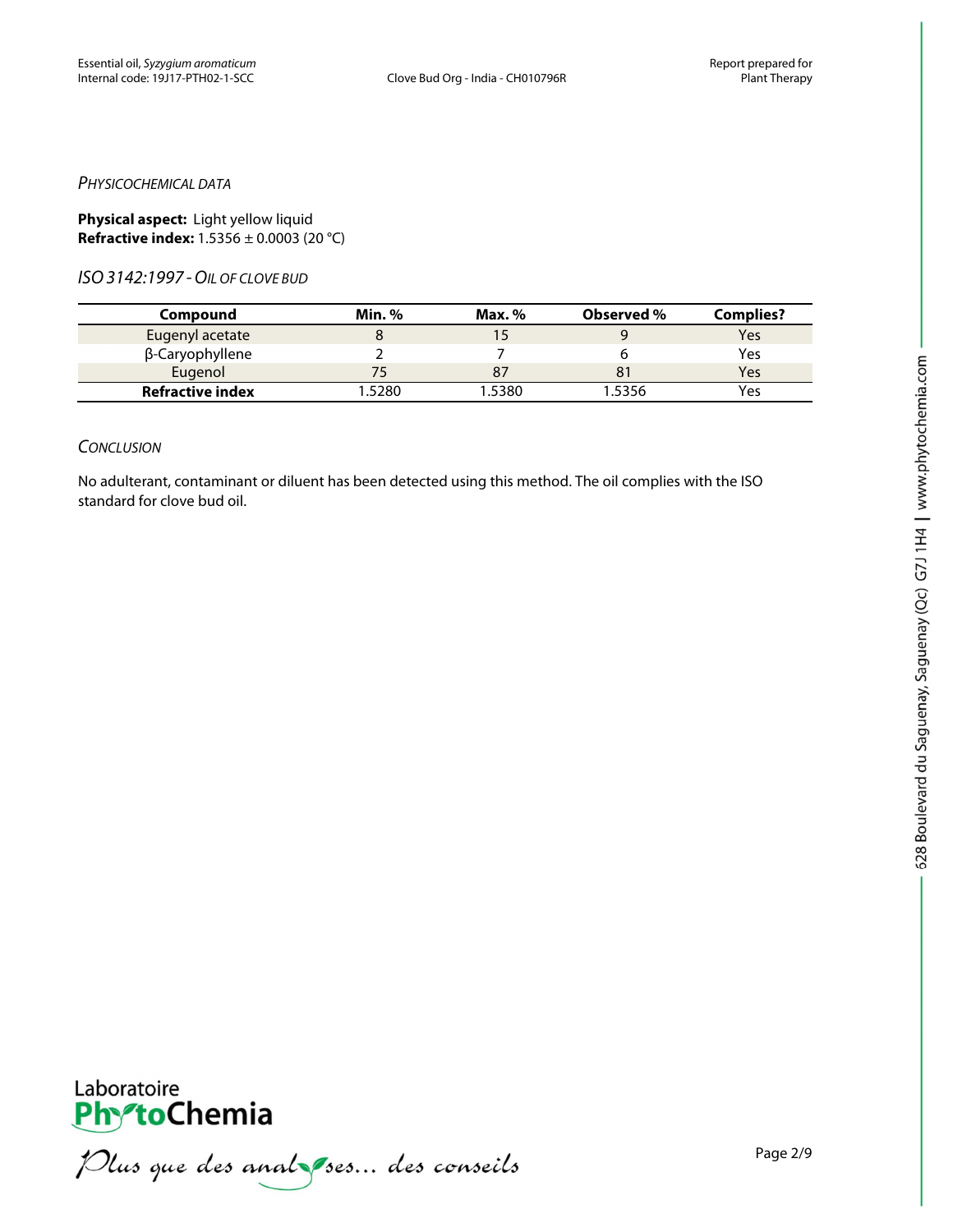#### *ANALYSIS SUMMARY – CONSOLIDATED CONTENTS*

New readers of similar reports are encouraged to read table footnotes at least once.

| Identification                    | $\%$  | <b>Classe</b>            |
|-----------------------------------|-------|--------------------------|
| <b>Furfural</b>                   | 0.01  | Aliphatic alcohol        |
| a-Pinene                          | tr    | Monoterpene              |
| 6-Methyl-5-hepten-2-one           | tr    | Aliphatic ketone         |
| Linalool                          | 0.01  | Monoterpenic alcohol     |
| (E)-4,8-Dimethylnona-1,3,7-triene | 0.01  | Terpene derivative       |
| Ethyl benzoate                    | tr    | Phenolic ester           |
| Methyl salicylate                 | 0.05  | Phenolic ester           |
| Chavicol                          | 0.10  | Phenylpropanoid          |
| a-Cubebene                        | 0.03  | Sesquiterpene            |
| Eugenol                           | 81.18 | Phenylpropanoid          |
| a-Copaene                         | 0.10  | Sesquiterpene            |
| Dihydroeugenol                    | 0.02  | Phenylpropanoid          |
| Vanillin                          | tr    | Simple phenolic          |
| Isocaryophyllene                  | 0.01  | Sesquiterpene            |
| Methyleugenol                     | 0.11  | Phenylpropanoid          |
| β-Caryophyllene                   | 6.13  | Sesquiterpene            |
| Caryophylla-4(12),8(13)-diene     | 0.02  | Sesquiterpene            |
| 9-epi-Isocaryophyllene            | 0.01  | Sesquiterpene            |
| α-Humulene                        | 1.02  | Sesquiterpene            |
| (E)-Isoeugenol                    | 0.30  | Phenylpropanoid          |
| allo-Aromadendrene                | 0.01  | Sesquiterpene            |
| trans-Cadina-1(6),4-diene         | 0.03  | Sesquiterpene            |
| γ-Muurolene                       | 0.02  | Sesquiterpene            |
| Germacrene D                      | 0.01  | Sesquiterpene            |
| β-Selinene                        | 0.02  | Sesquiterpene            |
| δ-Selinene                        | tr    | Sesquiterpene            |
| a-Selinene                        | 0.02  | Sesquiterpene            |
| Bicyclogermacrene                 | 0.01  | Sesquiterpene            |
| a-Muurolene                       | 0.02  | Sesquiterpene            |
| γ-Cadinene                        | 0.05  | Sesquiterpene            |
| trans-Calamenene                  | 0.06  | Sesquiterpene            |
| δ-Cadinene                        | 0.12  | Sesquiterpene            |
| β-Sesquiphellandrene              | 0.02  | Sesquiterpene            |
| Eugenyl acetate                   | 8.81  | Phenylpropanoid ester    |
| a-Calacorene                      | 0.29  | Sesquiterpene            |
| Unknown                           | 0.08  | Unknown                  |
| Unknown                           | 0.03  | Phenylpropanoid          |
| Caryophyllenyl alcohol            | 0.04  | Sesquiterpenic alcohol   |
| Unknown                           | tr    | Oxygenated sesquiterpene |
| Caryophyllene oxide isomer        | 0.02  | Sesquiterpenic ether     |
| Caryophyllene oxide               | 0.33  | Sesquiterpenic ether     |
| Unknown                           | 0.01  | Unknown                  |
| Widdrol                           | 0.01  | Sesquiterpenic alcohol   |
| Humulene epoxide II               | 0.05  | Sesquiterpenic ether     |
| (E)-Isoeugenyl acetate            | 0.04  | Phenylpropanoid ester    |
| 1-epi-Cubenol                     | 0.02  | Sesquiterpenic alcohol   |
| Carvophylladienol I               | 0.02  | Sesquiterpenic alcohol   |

Laboratoire<br>**PhytoChemia**<br>*Plus que des analyses... des conseils*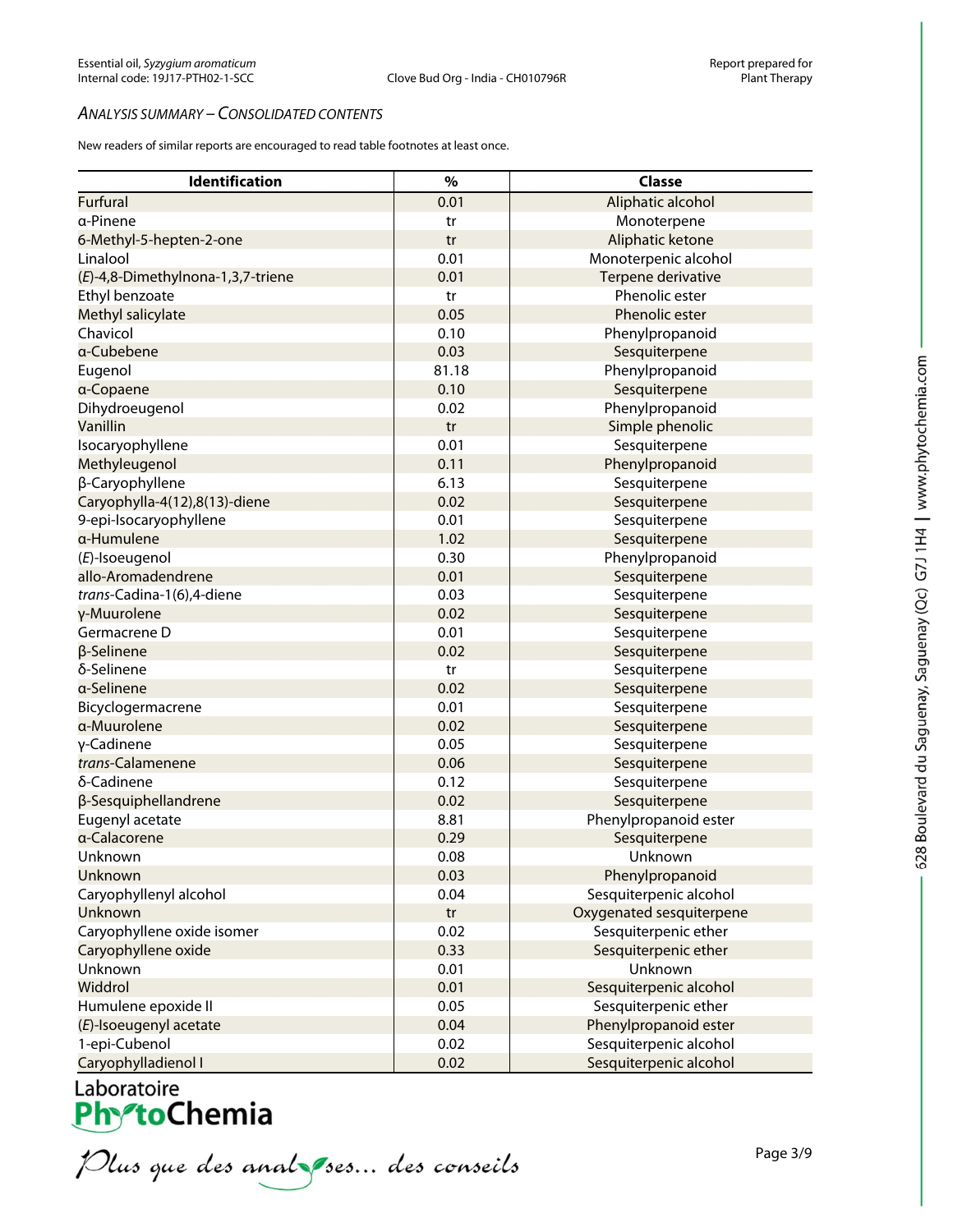| Caryophylladienol II                                    | 0.03   | Sesquiterpenic alcohol   |
|---------------------------------------------------------|--------|--------------------------|
| τ-Cadinol                                               | 0.01   | Sesquiterpenic alcohol   |
| a-Muurolol                                              | 0.01   | Sesquiterpenic alcohol   |
| 14-Hydroxy-(Z)-caryophyllene                            | 0.05   | Sesquiterpenic alcohol   |
| 14-Hydroxy-9-epi-(E)-caryophyllene                      | 0.01   | Sesquiterpenic alcohol   |
| Trimethoxypropylbenzene analog                          | 0.03   | Phenylpropanoid          |
| (E)-Coniferyl alcohol                                   | 0.05   | Phenylpropanoid          |
| <b>Unknown</b>                                          | 0.01   | Oxygenated sesquiterpene |
| (E)-2-Methoxy-4-(3-oxo-1-propenyl)phenyl<br>acetate     | tr     | Phenylpropanoid ester    |
| (E)-4-(3-Hydroxy-1-propenyl)-2-methoxyphenyl<br>acetate | tr     | Phenylpropanoid ester    |
| Unknown                                                 | 0.02   | Lignan                   |
| Unknown                                                 | 0.02   | Lignan                   |
| Squalene                                                | tr     | Triterpene               |
| <b>Consolidated total</b>                               | 99.50% |                          |

tr: The compound has been detected below 0.005% of total signal.

Note: no correction factor was applied

**About "consolidated" data:** The table above presents the breakdown of the sample volatile constituents after applying an algorithm to collapse data acquired from the multi-columns system of PhytoChemia into a single set of consolidated contents. In case of discrepancies between columns, the algorithm is set to prioritize data from the most standard DB-5 column, and smallest values so as to avoid overestimating individual content. This process is semi-automatic. Advanced users are invited to consult the "Full analysis data" table after the chromatograms in this report to access the full untreated data and perform their own calculations if needed.

**Unknowns:** Unknown compounds' mass spectral data is presented in the "Full analysis data" table. The occurrence of unknown compounds is to be expected in many samples, and does not denote particular problems unless noted otherwise in the conclusion.



Plus que des analzes... des conseils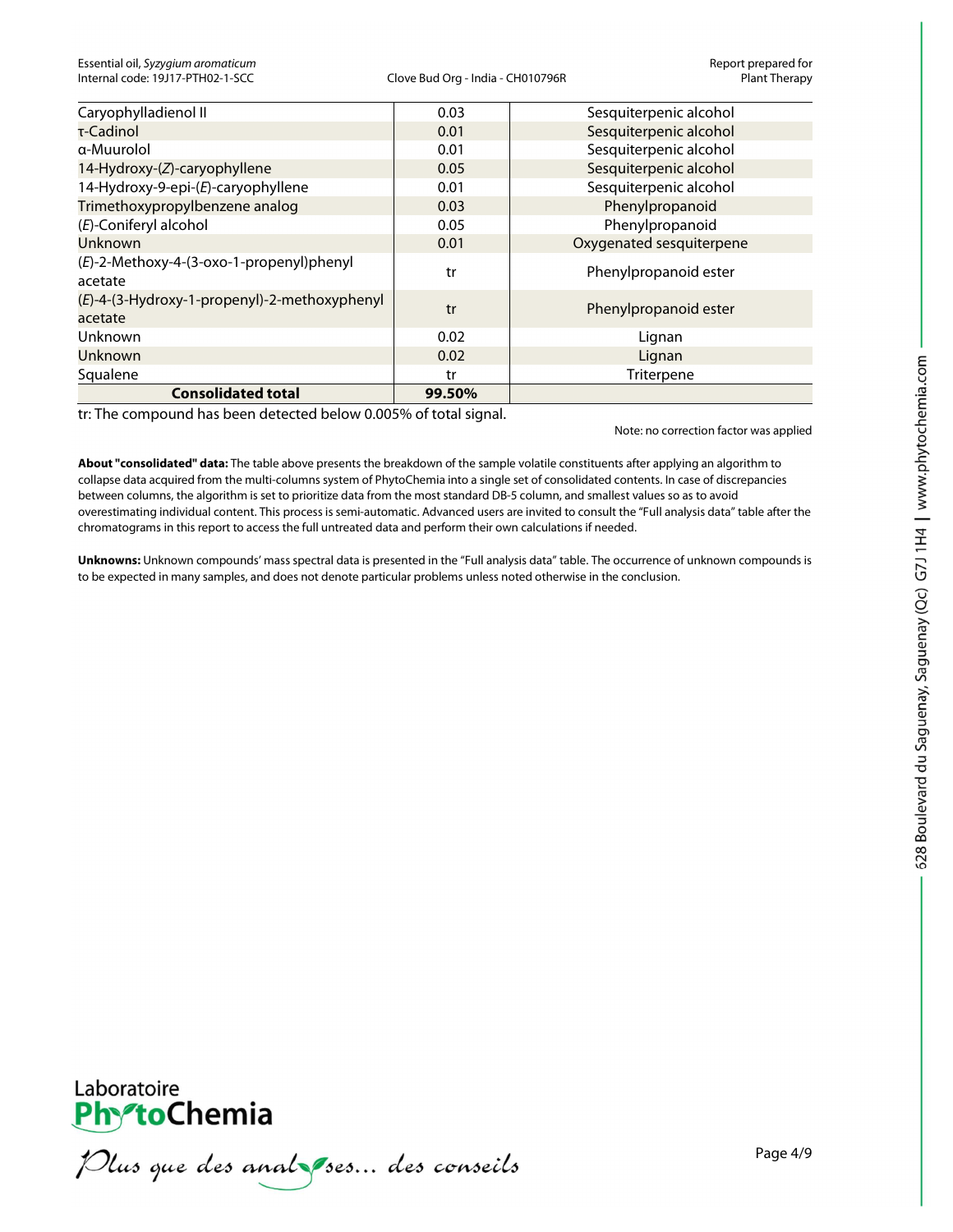# This page was intentionally left blank. The following pages present the complete data of the analysis.



Plus que des anal ses... des conseils

Page 5/9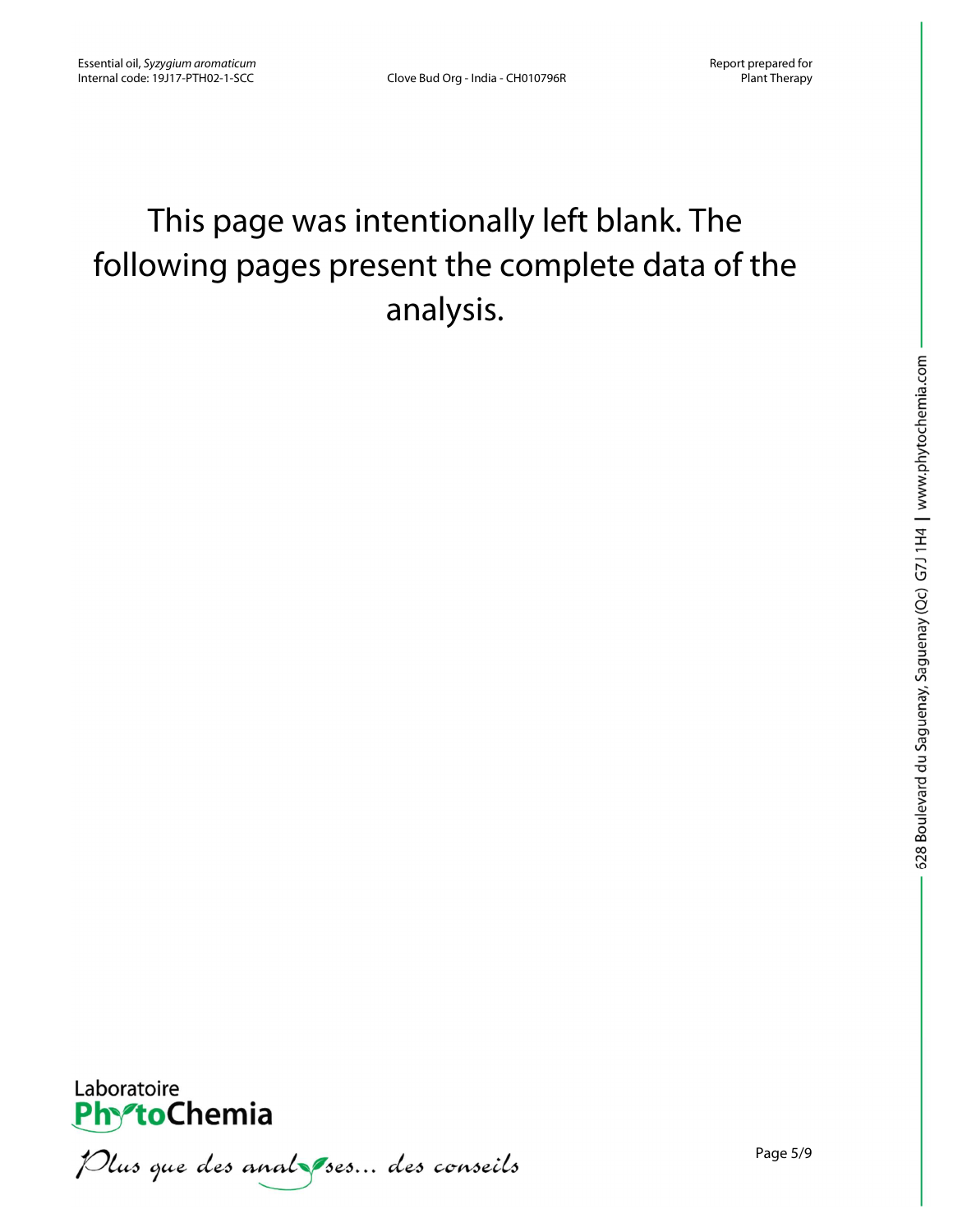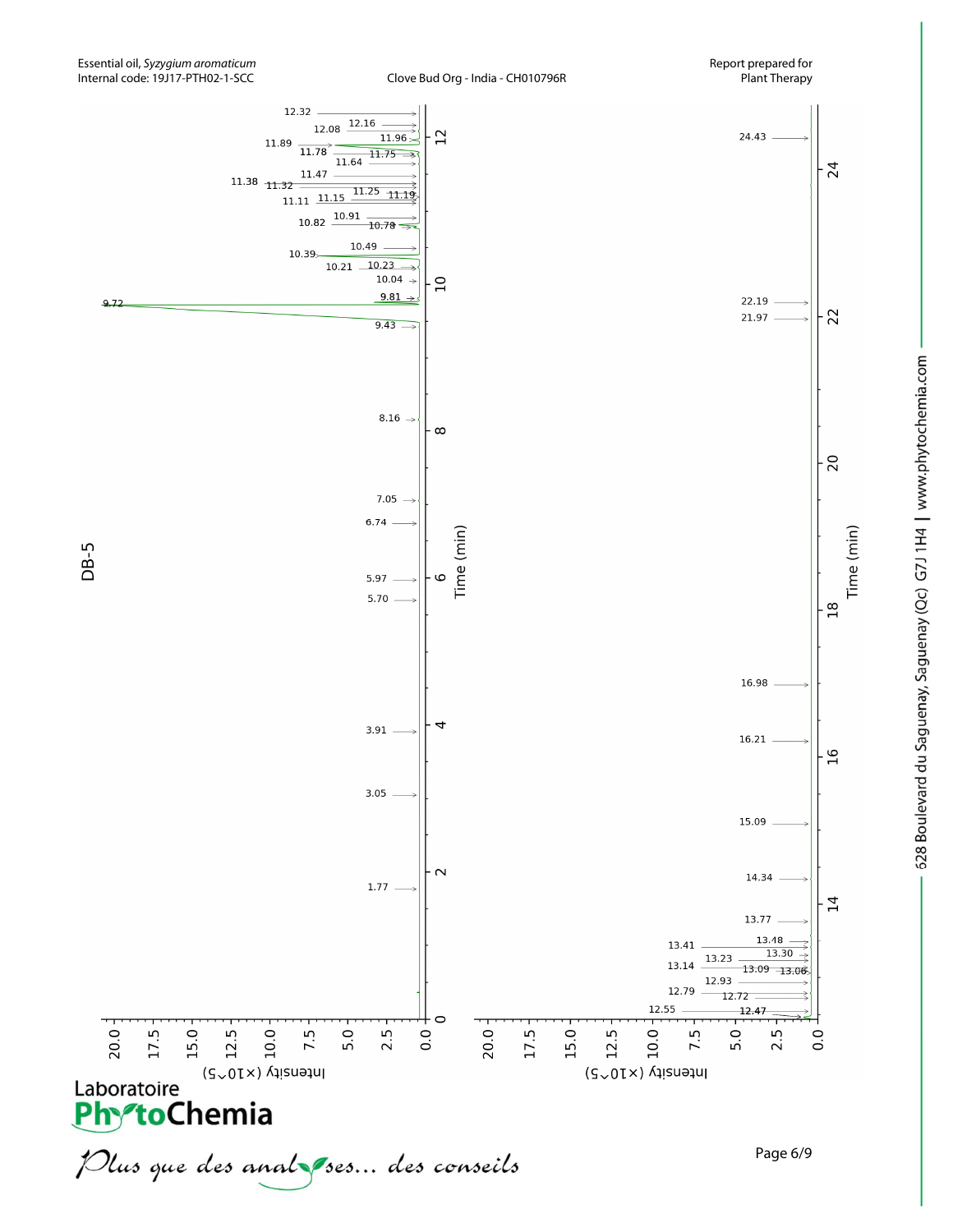

Time (min)



DB-WAX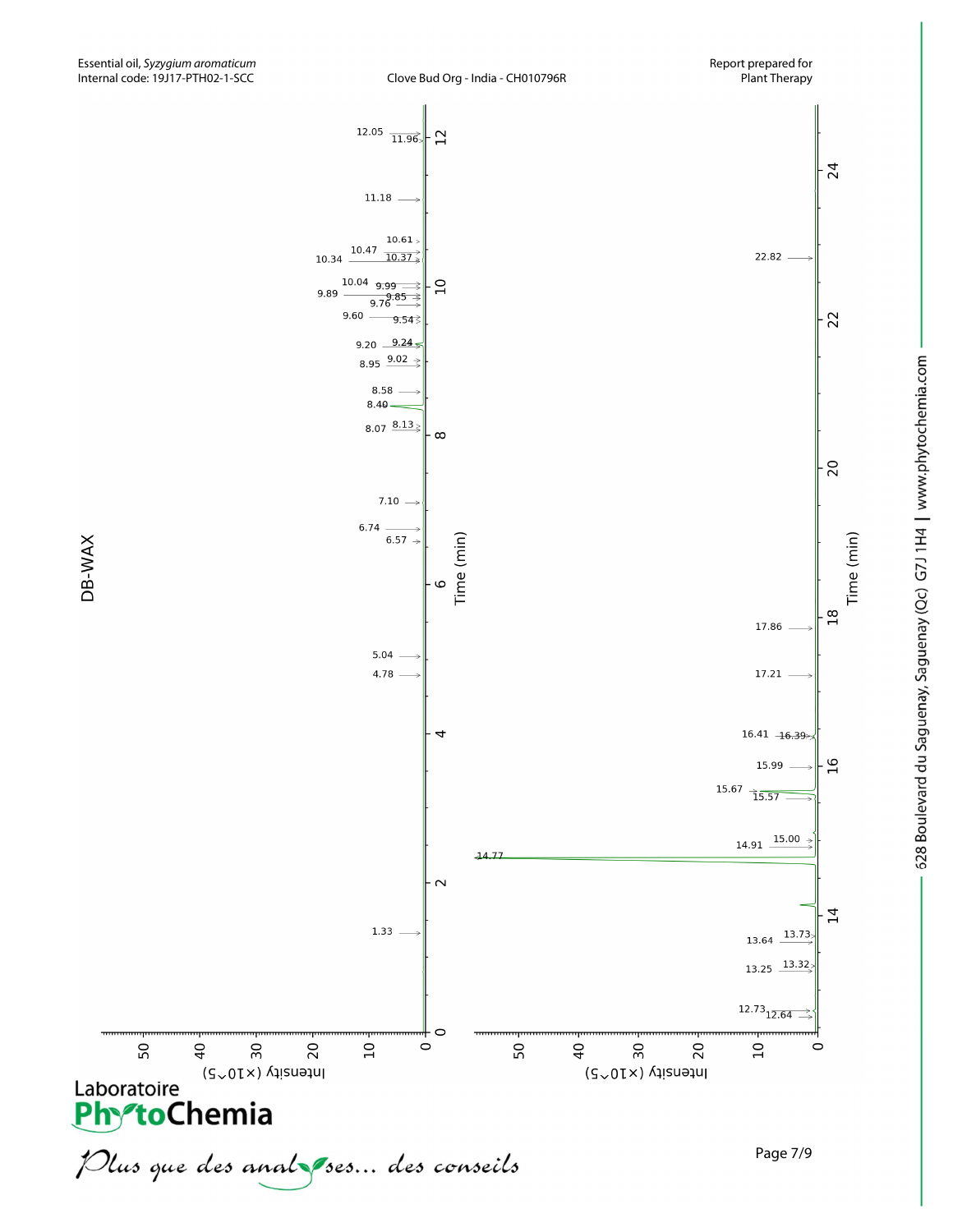### *FULL ANALYSIS DATA*

|                                   | <b>Column DB-5</b> |      |        | <b>Column DB-WAX</b> |      |        |  |
|-----------------------------------|--------------------|------|--------|----------------------|------|--------|--|
| <b>Identification</b>             | R.T                | R.I  | $\%$   | R.T                  | R.I  | $\%$   |  |
| Furfural                          | 1.77               | 830  | 0.01   | 6.57                 | 1408 | 0.02   |  |
| a-Pinene                          | 3.05               | 928  | tr     | 1.33                 | 990  | tr     |  |
| 6-Methyl-5-hepten-2-one           | 3.91               | 985  | tr     | 5.04                 | 1296 | 0.01   |  |
| Linalool                          | 5.70               | 1100 | 0.01   | 8.07                 | 1519 | 0.01   |  |
| (E)-4,8-Dimethylnona-             | 5.97               | 1117 | 0.01   | 4.78                 | 1278 | 0.01   |  |
| 1,3,7-triene                      |                    |      |        |                      |      |        |  |
| Ethyl benzoate                    | 6.74               | 1167 | tr     | $9.24*$              | 1609 | 1.03   |  |
| Methyl salicylate                 | 7.06               | 1188 | 0.05   | 10.47                | 1709 | 0.03   |  |
| Chavicol                          | 8.16               | 1263 | 0.10   | 15.57                | 2177 | 0.09   |  |
| a-Cubebene                        | 9.43               | 1349 | 0.03   | 6.74                 | 1420 | 0.03   |  |
| Eugenol                           | 9.72               | 1369 | 81.18  | 14.77                | 2097 | 81.55  |  |
| a-Copaene                         | $9.81*$            | 1376 | 0.13   | 7.10                 | 1446 | 0.10   |  |
| Dihydroeugenol                    | $9.81*$            | 1376 | [0.13] |                      |      |        |  |
| Vanillin                          | 10.04              | 1392 | tr     |                      |      |        |  |
| Isocaryophyllene                  | 10.21              | 1404 | 0.01   | 8.13                 | 1523 | 0.01   |  |
| Methyleugenol                     | 10.24              | 1405 | 0.11   | 13.25                | 1953 | 0.03   |  |
| β-Caryophyllene                   | 10.39              | 1417 | 6.13   | 8.40                 | 1544 | 6.02   |  |
| Caryophylla-4(12),8(13)-<br>diene | 10.49              | 1424 | 0.02   | 8.58                 | 1558 | 0.02   |  |
| 9-epi-Isocaryophyllene            | 10.78†             | 1446 | 1.33   | 9.02                 | 1592 | 0.01   |  |
| a-Humulene                        | 10.82*+            | 1448 | [1.33] | $9.24*$              | 1609 | [1.03] |  |
| (E)-Isoeugenol                    | 10.82*+            | 1448 | [1.33] |                      |      |        |  |
| allo-Aromadendrene                | 10.91              | 1455 | 0.01   | 8.95                 | 1586 | 0.01   |  |
| trans-Cadina-1(6),4-diene         | 11.11              | 1470 | 0.03   | 9.20                 | 1606 | 0.02   |  |
| γ-Muurolene                       | 11.15              | 1473 | 0.02   | 9.54                 | 1634 | 0.02   |  |
| Germacrene D                      | 11.19              | 1476 | 0.01   | 9.76                 | 1651 | 0.01   |  |
| β-Selinene                        | 11.25              | 1480 | 0.02   | 9.84                 | 1658 | 0.01   |  |
| δ-Selinene                        | 11.32              | 1486 | tr     | 9.60                 | 1638 | tr     |  |
| a-Selinene                        | $11.38*$           | 1490 | 0.02   | 9.89                 | 1662 | 0.02   |  |
| Bicyclogermacrene                 | 11.38*             | 1490 | [0.02] | 10.04                | 1674 | 0.01   |  |
| a-Muurolene                       | 11.47              | 1497 | 0.02   | 9.99                 | 1670 | 0.01   |  |
| γ-Cadinene                        | 11.64              | 1509 | 0.05   | 10.34                | 1698 | 0.07   |  |
| trans-Calamenene                  | 11.75              | 1518 | 0.06   | 11.18                | 1769 | 0.05   |  |
| δ-Cadinene                        | $11.78*$           | 1520 | 0.13   | 10.37                | 1701 | 0.12   |  |
| β-Sesquiphellandrene              | $11.78*$           | 1520 | [0.13] | 10.61                | 1721 | 0.02   |  |
| Eugenyl acetate                   | 11.89              | 1529 | 8.81   | 15.67                | 2187 | 8.74   |  |
| a-Calacorene                      | 11.96              | 1534 | 0.29   | 12.05                | 1845 | 0.01   |  |
| Unknown [m/z 164, 135             |                    |      |        |                      |      |        |  |
| (98), 93 (86), 107 (83), 79       | 12.08              | 1544 | 0.08   | 11.96                | 1837 | 0.04   |  |
| (69)                              |                    |      |        |                      |      |        |  |
| Unknown [m/z 180, 93              |                    |      |        |                      |      |        |  |
| (70), 55 (62), 77 (55), 164       | 12.16              | 1550 | 0.03   |                      |      |        |  |
| $(55)$ , 103 $(50)$ ]             |                    |      |        |                      |      |        |  |
| Caryophyllenyl alcohol            | 12.32              | 1562 | 0.04   | 13.64                | 1989 | 0.01   |  |
| Unknown [m/z 161, 187             |                    |      |        |                      |      |        |  |
| (32), 105 (30), 205 (24)          | $12.47*$           | 1574 | 0.44   | 15.00                | 2120 | tr     |  |
| 222(3)                            |                    |      |        |                      |      |        |  |
| Caryophyllene oxide               | $12.47*$           | 1574 | [0.44] | 12.64                | 1897 | 0.02   |  |

Plus que des analzes... des conseils

628 Boulevard du Saguenay, Saguenay (Qc) G7J 1H4 | www.phytochemia.com